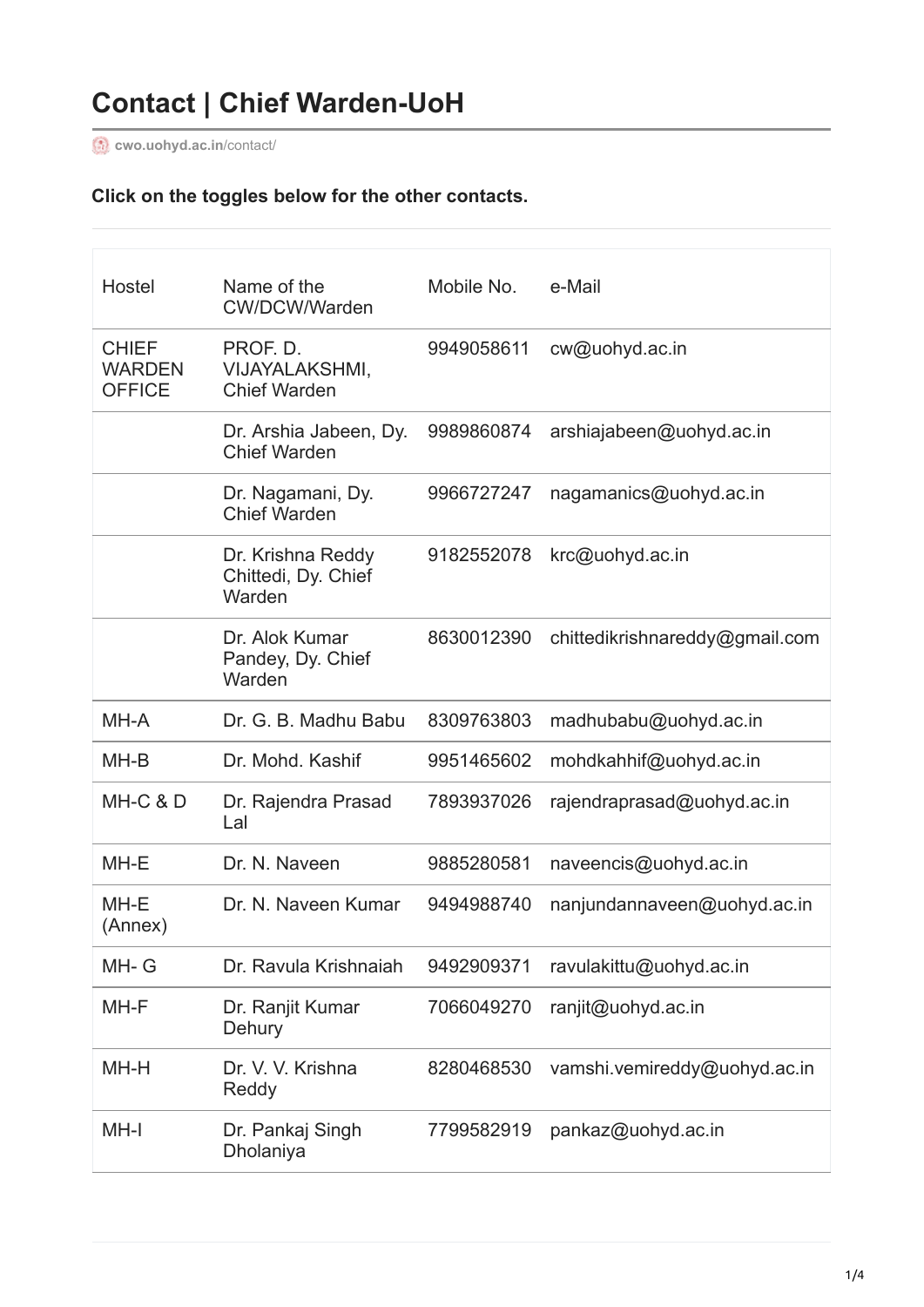| MH-J &<br><b>Isolation</b><br>facility | Dr. Rahul Kumar         | 9911883721 | rksl@uohyd.ac.in         |
|----------------------------------------|-------------------------|------------|--------------------------|
| MH-K                                   | Dr. G. Venkataiah       | 9866141602 | vgsp@uohyd.ac.in         |
| MH-L                                   | Dr. Naresh Annem        | 9014495544 | nareshannem@uohyd.ac.in  |
| LH-1&2                                 | Dr. Arshia Jabeen       | 9989860874 | arshiajabeen@uohyd.ac.in |
| LH-3&4                                 | Dr.N.D.S. Naga<br>Seema | 9394674720 | seema@uohyd.ac.in        |
| LH-5&6                                 | Dr Bhawna Gomber        | 9873416985 | bhawna.gober@uohyd.ac.in |
| LH-7 & 8                               | Dr.C Vanlalhruaii       | 7799327569 | vanlalhruaii@uohyd.ac.in |
| $LH - 9$                               | Dr. Anjali Priya        | 7897887418 | anjalipriya@uohyd.ac.in  |
|                                        |                         |            |                          |

Hostel Office Email IDs

r

| S.No.          | <b>HOSTEL</b>        | <b>MAIL ID'S</b> |
|----------------|----------------------|------------------|
| 1              | <b>MH-A</b>          | mha@uohyd.ac.in  |
| $\overline{2}$ | <b>MH-B</b>          | mhb@uohyd.ac.in  |
| 3              | <b>MH-C</b>          | mhc@uohyd.ac.in  |
| 4              | <b>MH-D</b>          | mhd@uohyd.ac.in  |
| 5              | <b>MH-E</b>          | mhe@uohyd.ac.in  |
| 6              | <b>MH-E (Annexe)</b> | mhea@uohyd.ac.in |
| $\overline{7}$ | <b>MH-F</b>          | mhf@uohyd.ac.in  |
| 8              | <b>MH-G</b>          | mhg@uohyd.ac.in  |
| 9              | <b>MH-H</b>          | mhh@uohyd.ac.in  |
| 10             | <b>MH-I</b>          | mhi@uohyd.ac.in  |
| 11             | <b>MH-J</b>          | mhj@uohyd.ac.in  |
| 12             | <b>MH-K</b>          | mhk@uohyd.ac.in  |
| 13             | <b>MH-L</b>          | mhl@uohyd.ac.in  |
| 14             | <b>LH-1</b>          | lh1@uohyd.ac.in  |
| 15             | $LH-2$               | lh2@uohyd.ac.in  |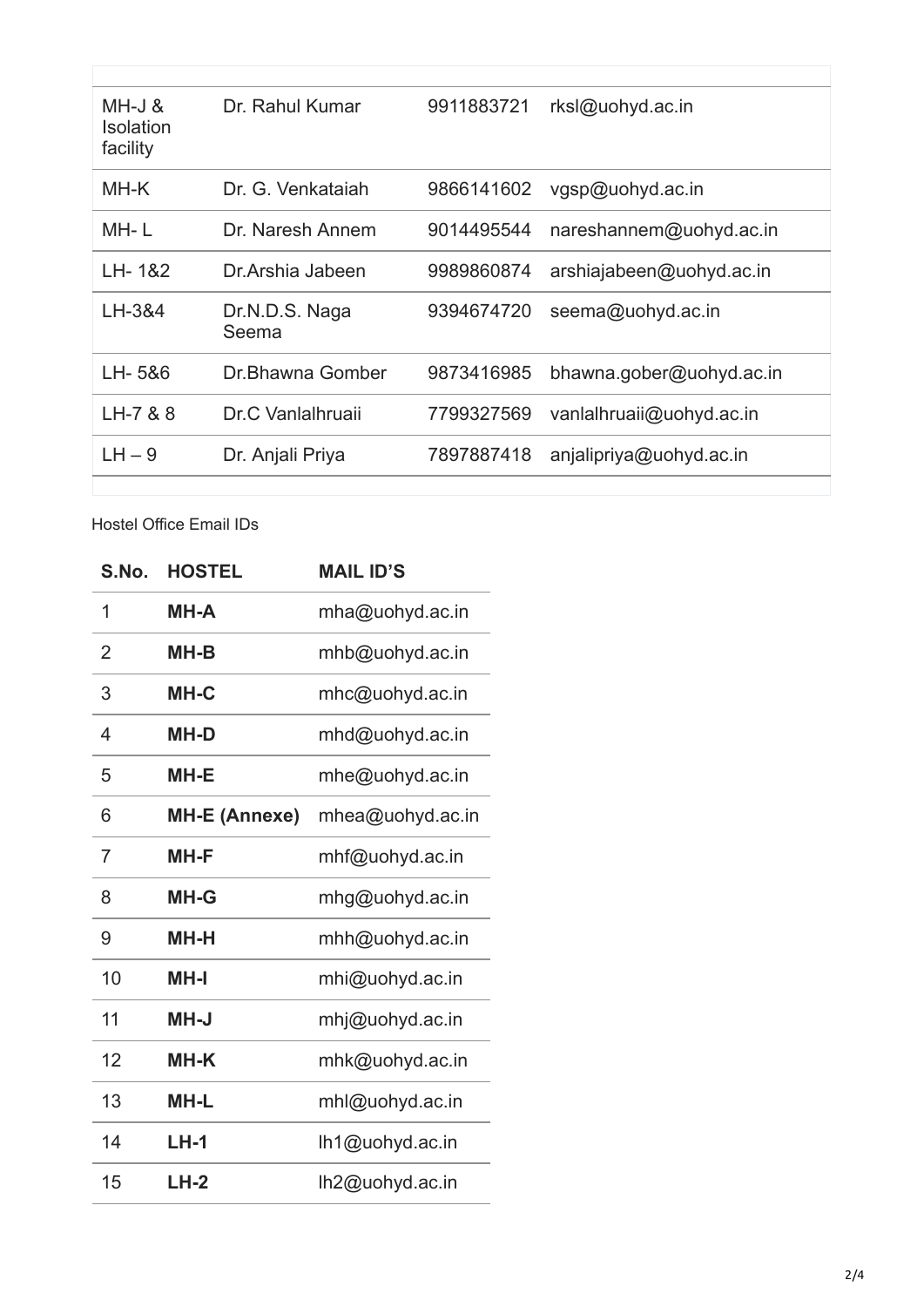| 16 | $LH-3$ | lh3@uohyd.ac.in    |
|----|--------|--------------------|
| 17 | LH-4   | $lh4@$ uohyd.ac.in |
| 18 | LH-5   | $lh5@$ uohyd.ac.in |
| 19 | LH-6   | lh6@uohyd.ac.in    |
| 20 | $LH-7$ | lh7@uohyd.ac.in    |
| 21 | $LH-8$ | lh8@uohyd.ac.in    |
| 22 | $LH-9$ | lh9@uohyd.ac.in    |

#### Administration

#### **Registrar**

| Telephone | $(040)$ 23010245 23132100  |
|-----------|----------------------------|
| E-Mail    | : registrar@uohyd.ernet.in |

### **Controller of Examinations**

| Telephone | $(040)$ 23010248/23132101 |
|-----------|---------------------------|
| E-Mail    | $:$ ce@uohyd.ernet.in     |

### **Finance Officer**

| <b>Telephone</b> | $(040)$ 23010370 23132200 |
|------------------|---------------------------|
| E-Mail           | : fo@uohyd.ernet.in       |

### **Academic and Support Services**

### **Dean of Students' Welfare**

| <b>Telephone</b> | $(040)$ 23132500/23134584 |
|------------------|---------------------------|
| E-Mail           | : ppbsl@uohyd.ernet.in    |

# **Deputy Dean, Students' Welfare**

| <b>Telephone</b> | $(040)$ 23132500/23133659 |
|------------------|---------------------------|
| E-Mail           | : arulmozi@uohyd.ac.in    |

# **Chief Proctor**

| Telephone | : (040) 23134042 |
|-----------|------------------|
| E-Mail    | : cp@uohyd.ac.in |

#### **Librarian**

| Telephone | $(040)$ 23061111 / 23132600 |
|-----------|-----------------------------|
| E-Mail    | : librarian@uohyd.ernet.in  |

# **Asst. Director (Physical Education)**

| <b>Telephone</b> | : (040) 23132440          |
|------------------|---------------------------|
| E-Mail           | : jatinsriraj@yahoo.co.in |